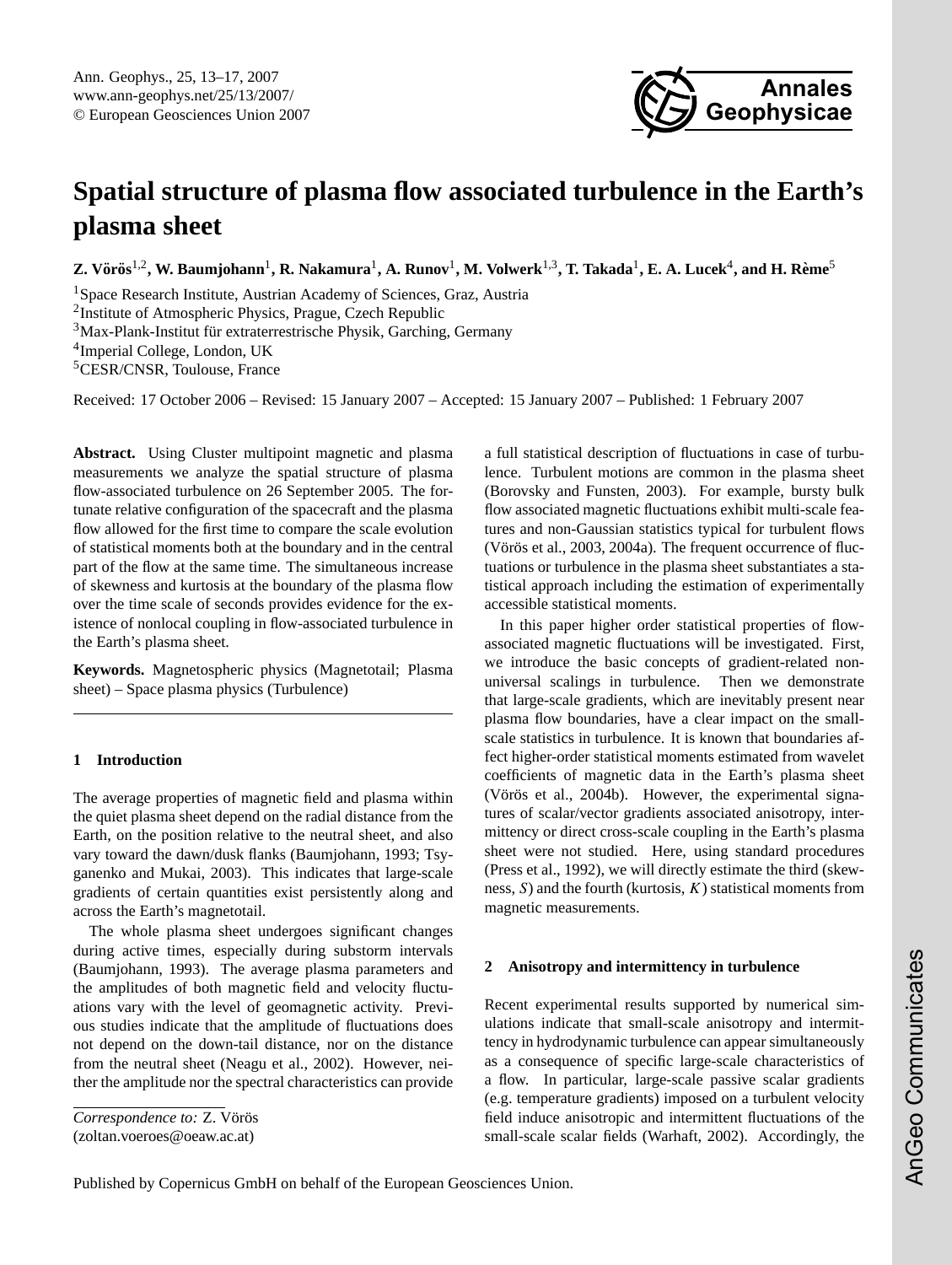

**Fig. 1.** Cluster magnetic and bulk velocity data.  $(a-d)$   $B_X$  components (thick lines) and fluctuations (thin lines) from all four spacecraft; **(e)**  $V_X$  components of the bulk velocity from C1 and C4; the thick horizontal dashed lines in (a–d) show intervals of statistical moment computation.

probability density function (PDF) of the anisotropic smallscale scalar field (measured along the gradient) is skewed with asymmetric tails ( $|S| \neq 0$ ). At the same time, the PDF's are getting more and more peaked and long-tailed towards smaller and smaller spatial scales, a clear manifestation of intermittency (increasing  $K$ ).

Large-scale gradients of the velocity (e.g. due to velocity shear) would also induce small-scale anisotropies. This case is less studied, but might be present in many hydrodynamic flow systems with velocity gradients [\(Warhaft,](#page-4-1) [2002\)](#page-4-1).

Numerical studies show that small-scale skewed PDFs associated with large-scale scalar gradients are the manifestation of direct cross-scale coupling between well separated scales in hydrodynamic turbulence [\(Brethouwer et al.,](#page-3-7) [2003\)](#page-3-7). Another expected signature of direct cross-scale coupling is the simultaneous increase of small-scale skewness and kurtosis. In fact, statistics of a passive scalar dispersion in turbulent shear flows obey [\(Chatwin and Robinson,](#page-3-8) [1997\)](#page-3-8)

$$
K = AS^2 + B \tag{1}
$$

which is valid also, e.g. in convective and shear-dominated turbulent boundary layers in hydrodynamics [\(Alberghi et al.,](#page-3-9) [2002\)](#page-3-9). The parameters  $A$  and  $B$  can vary with time and position.

Nonlocal coupling in turbulence is a relatively new concept, which differs from the "standard" Kolmogorov picture, where the energy introduced at the system scale cascades towards the small scales through sequential steps - due to nonlinear, but local interactions in Fourier space. According to this picture any information about the large-scale features of a flow is lost when the cascade develops within the so-called inertial range of scales. The conceptual difference between

local and nonlocal interactions entails different manners of energy redistribution in turbulence.

Magnetohydrodynamic (MHD) turbulence, however, differs in many aspects from the hydrodynamic case [\(Bruno and](#page-3-10) [Carbone,](#page-3-10) [2005\)](#page-3-10). Yet, [Bershadskii and Sreenivasan](#page-3-11) [\(2004\)](#page-3-11) have shown that in MHD flows the magnitude of the magnetic fluctuations resembles dynamical properties of passive scalars in hydrodynamics. Furthermore, Vörös et al. [\(2006\)](#page-4-2) have shown that large-scale boundaries and/or scalar gradient fields imposed on solar wind turbulence can lead to a simultaneous increase of small-scale skewness and kurtosis, satisfying Eq. (1).

#### **3 Boundary turbulence on 26 September 2005**

On 26 September 2005, between 09:40 and 09:44 UT, a rather rare case occurred, when the Cluster spacecraft were merged into a tailward plasma flow, observing magnetic fluctuations not merely in the central part of the flow, but also close to the northern and southern boundaries of the flow at the same time. To illustrate the physics we describe this event in more detail first.

Figures 1a–d show the  $B_X$  components (thick lines) of magnetic field, available at 22 Hz resolution from the Flux Gate Magnetometer experiment [\(Balogh et al.,](#page-3-12) [2001\)](#page-3-12). The thin lines correspond to the fluctuations of the magnetic field, obtained through differentiation

$$
\delta(B_X(t,\tau)) = B_X(t+\tau) - B_X(t) \tag{2}
$$

where  $\tau$  is the time scale of fluctuations. Supposing that the spatial fluctuations pass over the spacecraft faster than they typically fluctuate in time, the time scale  $\tau$  always corresponds to a spatial scale (see further discussion in Vörös [et al.](#page-4-0) [\(2004b\)](#page-4-0)). In Fig. 1  $\tau$ =4 s is used.

The subsequent panels in Figs. 1a–d show magnetic fluctuations predominantly in the Northern Hemisphere (C4, Fig. 1a,  $B_X < 0$  only for very short periods), in both Northern and Southern Hemispheres (C1 and C3, Figs. 1b, c), and mainly in the Southern Hemisphere (C2, Fig. 1d,  $B_X>0$ again only for short periods). In Fig. 1e, the available 1-spin (4 s) averaged velocity data from the Cluster Ion Spectrometry experiment (CIS; Réme et al., 2001) are shown from C1 (Hot Ion Analyzer) and C4 (Composition Distribution Function).

We will use the magnetic and plasma data as well as the known positions of the spacecraft (Figs. 2a–c) to figure out the approximate spatial structure of the plasma flow. The available velocity data (Fig. 1e) show that C1 is merged into the tailward plasma flow for a longer time than C4. C1 is almost 4 min in a tailward flow with  $|V_X| \geq 500$  km/s, while C4 observed such tailward flow only for ∼2 min. C4 is situated Earthward from C1 (Figs. 2a, b), therefore the tailward flow should reach C4 earlier than C1. It does not happen, however, simply because before and around 09:41 UT, C4 is in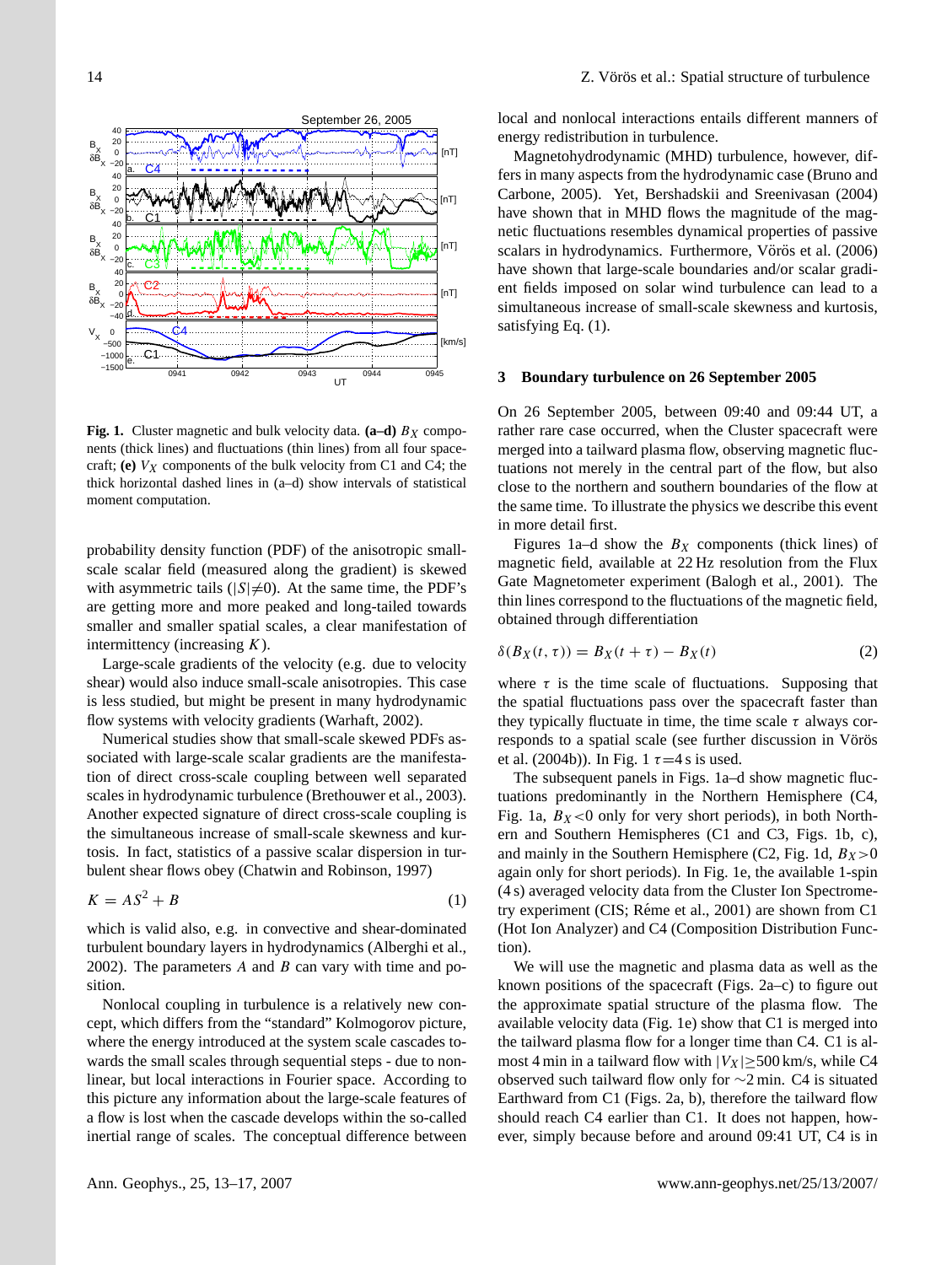the lobe (20 nT  $\leq B_X \leq 40$  nT, Fig. 1a), while C1 is within the plasma sheet ( $B_X$  fluctuates around 0 nT, Fig. 1b). C4 enters to the plasma flow at about 09:41 UT, when  $B_X$  starts to decrease and leaves the flow after 09:43 UT when  $B_X$ reaches 40 nT again. Between ∼09:41 and ∼09:43 UT, magnetic field fluctuations occur over multiple time scales from a fraction of a second up to minutes. It has already been shown that multi-scale magnetic field fluctuations always appear when bursty perpendicular plasma flows interact with the magnetic field (Vörös et al., [2004b\)](#page-4-0). Since C4 enters to the flow from the northern lobe and moves back to the lobe after ∼2 min, we may assume that C4 is situated close to the northern boundary of the plasma flow. Similarly, C2 enters to the flow from the southern lobe and appears to be close to the southern boundary of the same flow (Fig. 1d) for a relatively short time of ∼1 min. Statistical analysis shows that the average width of flow channels in the north-south direction is about 10 000 km [\(Nakamura et al.,](#page-3-13) [2004\)](#page-3-13). The distance between C2 and C4 in vertical (GSM Z) direction is only ∼3700 km, however, it is easy to notice that the character of the magnetic fluctuations at C2 and C4 is similar and the flow is therefore more localized than the average width obtained from statistics. The distance between C3, C4 and C1, C2 pairs in GSM X direction is less than 10 000 km, which means that the tailward flow having  $V_X \sim 1000$  km/s (C1, C4 data) travels this distance within ∼10 s, while the flow itself lasts at least 2 min. Therefore, the Cluster spacecraft are merged into the same flow. Large deviations from the mean field tend to be oriented towards the neutral sheet, and the PDFs estimated from  $B<sub>X</sub>$  magnetic component are skewed (not shown). Contrarily, the C1 and C3 spacecraft are situated roughly at the same GSM Z position (Fig. 2b), and the magnetic fluctuations in both cases are more symmetric around  $B_X=0$  nT. Both the spacecraft positions and the similarities of magnetic fluctuations at C1 and C3 as well as the available velocity data from C1 seem to suggest that C1 and C3 are close to the central part of the plasma flow. The schematic view of upper and lower boundaries of the plasma flow in GSM Y-Z plane are shown in Fig. 2c. On the basis of the relative position of spacecraft and plasma flow (Fig. 2c), we expect, that the spacecraft pairs C2, C4 and C1, C3, are situated in regions with different large-scale gradients. Near the northern/southern boundaries of the flow (C2, C4) the physical parameters like density, velocity, etc. are changing rapidly back to the undisturbed or lobe level, while closer to the central part of the flow (C1, C3), the gradients are expected to be smaller. Actually, we do not know how deeply C2 (or C4) get into the flow. On the other hand, optimized data intervals can be found over which the  $S$  and  $K$  estimates are stationary, indicating that the spacecraft are within statistically homogeneous regions. In order to check the stationarity of data intervals,  $S$  and  $K$  were estimated within equal number of overlapping subintervals. Then the corresponding mean values and standard deviations were computed at each scale  $\tau$ . Figure 3 shows the dependence of S (black line) and



**Fig. 2.** Cluster spacecraft positions in GSM X-Y, X-Z and Y-Z planes. The dashed horizontal lines in **(c)** correspond to the approximate boundaries of the plasma flow in the Y-Z plane.

K (red line) on the time scale  $\tau$ , estimated from the magnitude of the magnetic field. The error bars correspond to the standard deviation obtained for data intervals indicated by thick dashed horizontal lines in Figs. 1a–d. The optimized data intervals were found by trial and error. Any shifting or enlarging of the depicted intervals would increase the standard deviations over the monitored scales. Wavelet spectra exhibit multi-scale fluctuations over the intervals with the smallest standard deviation, too (not shown). The comparison of S and K in Figs. 3a, d  $(C4, C2)$  and 3b, c  $(C1, C3)$ shows clear differences, depending on the spacecraft position relative to the plasma flow. C4 and C2 at the flow boundary observe larger values of S and K above the scale of  $\sim$ 1 s than C1 and C3.

The scatter plot between  $S$  and  $K$ , estimated over  $2 s \le \tau \le 6 s$  in Fig. 4, shows interdependence of moments at the flow boundary (C2 and C4, red points) and fluctuations around  $S=K\sim 0$ , within the flow (C1 and C3, black points). The blue curve derived using a least-squares fit corresponds to the Eq. (1) with  $A=1.67\pm0.05$  (95% confidence bounds) and  $B=0$ . In other words, we find a remarkable similarity with hydrodynamic turbulence having large-scale gradients associated with quadratic dependence of  $K$  on  $S$ , which suggests that these signatures of nonlocal coupling occur near the boundaries of plasma flow.

#### **4 Conclusions**

Cluster magnetic field, velocity, and position data were used to determine the approximate spatial location of the plasma flow on 26 September 2005 relative to the Cluster spacecraft. Optimized data intervals for statistical moment estimations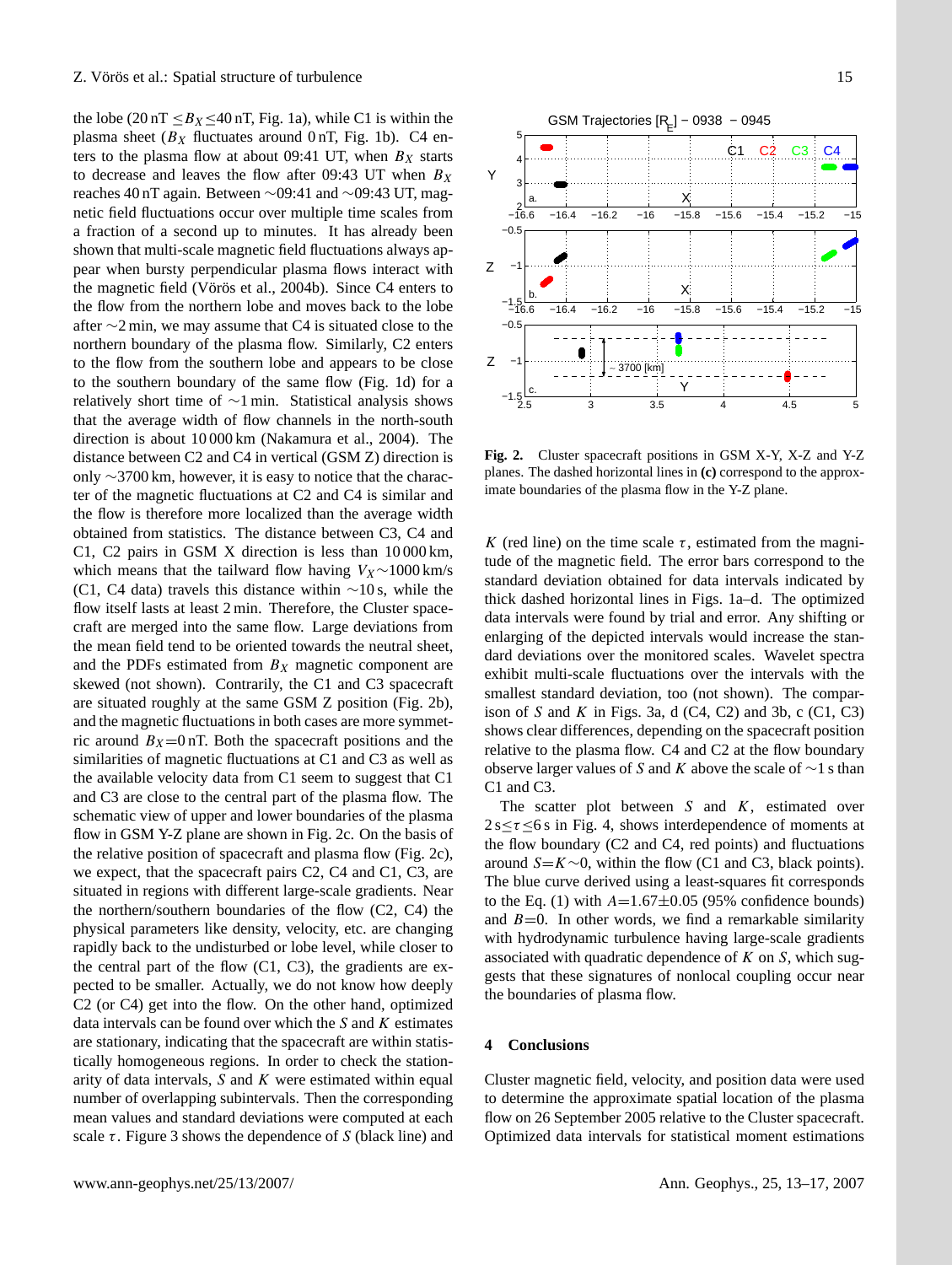

**Fig. 3.** Time-scale evolution of the mean values of skewness (S – black line) and kurtosis ( $K$  – red line) from all four spacecraft; the error bars correspond to standard deviations;  $S$  and  $K$  are estimated over the intervals indicated by thick horizontal dashed lines in Figs. 1a–d.



**Fig. 4.** Mean values of skewness versus kurtosis from C1, C3 (black points) and C2, C4 spacecraft (red points) over the time scales from 2 to 6 s. The blue line represents the quadratic relationship of Eq. (1) with  $A=1.67$  and  $B=0$ .

were found through trial and error. Over the time scale of seconds and at the plasma flow boundary, we found increased values of  $S$  and  $K$ , estimated from the magnitude of magnetic fluctuations. The quadratic relationship between S and  $K$  resembles passive scalar statistics in turbulent shear flows or boundary layers. On this basis we can speculate that turbulence at the edges of rapid flows redistributes energy through nonlocal coupling mechanisms between wellseparated scales.

*Acknowledgements.* The work by Z. Vörös was partially supported by the Czech Science Foundation under project B300420509. The work by M. Volwerk was financially supported by the German Bundesministerium für Bildung und Forschung and the Zentrum für Luft- und Raumfahrt under contract 50 OC 0104.

Topical Editor I. A. Daglis thanks H. Funsten for his help in evaluating this paper.

#### **References**

- <span id="page-3-9"></span>Alberghi, S., Maurizi, A., and Tampieri, F.: Relationship between the vertical velocity skewness and kurtosis observed during sea breeze convection, J. Appl. Meteorol., 41, 885-889, 2002.
- <span id="page-3-12"></span>Balogh, A., Carr, C. M., Acuña, M. H., et al.: The Cluster magnetic field investigation: overview of in-flight performance and initial results, Ann. Geophys., 19, 1207–1217, 2001, [http://www.ann-geophys.net/19/1207/2001/.](http://www.ann-geophys.net/19/1207/2001/)
- <span id="page-3-0"></span>Baumjohann, W.: The near-Earth plasma sheet: an AMPTE/IRM perspective, Space Sci. Rev., 64, 141–163, 1993.
- <span id="page-3-11"></span>Bershadskii, A. and Sreenivasan, K. R.: Intermittency and the passive nature of the magnitude of the magnetic field, Phys. Rev. Lett., 93, 064501, doi:10.1103/PhysRevLett.93.064501, 2004.
- <span id="page-3-3"></span>Borovsky, J. E. and Funsten, H. O.: MHD turbulence in the Earth's plasma sheet: Dynamics, dissipation and driving, J. Geophys. Res., 108, 1284, doi:1.1029/2002JA009625, 2003.
- <span id="page-3-7"></span>Brethouwer, G., Hunt, J. C. R., and Nieuwstadt, F. T. M.: Microstructure and Lagrangian statistics of the scalar field with a mean gradient in isotropic turbulence, J. Fluid. Mech., 474, 193–225, 2003.
- <span id="page-3-10"></span>Bruno, R. and Carbone, V.: The solar wind as a turbulence laboratory, Living Rev. Solar Phys., 2, 1–186, 2005.
- <span id="page-3-8"></span>Chatwin, P. C. and Robinson, C.: The moments of the pdf of concentration for gas clouds in the presence of fences, Nuovo Cimento C, 20, 361– 383, 1997.
- <span id="page-3-13"></span>Nakamura, R., Baumjohann, W., Mouikis, C., et al.: Spatial scale of high-speed flows in the plasma sheet observed by Cluster, Geophys. Res. Lett., 31, L09804, doi:10.1029/2004GL019558, 2004.
- <span id="page-3-2"></span>Neagu, E., Borovsky, J. E., Thomsen, M. F., et al.: Statistical survey of magnetic field and ion velocity fluctuations in the near-Earth plasma sheet: Active Magnetospheric Particle Trace Explorers/Ion Release Module (AMPTE/IRM) measurements, J. Geophys. Res., 107(A7), 1098, doi:10.1029/2001JA000318, 2002.
- <span id="page-3-6"></span>Press, W. H., Teukolsky, S. A., Vetterling, W. T., and Flannery, B. P.: Numerical recipes in C, Cambridge University Press, 1992.
- Réme, H., Aoustin, C., Bosqued, J. M., et al.: First multispacecraft ion measurements in and near the Earths magnetosphere with the identical Cluster ion spectrometry (CIS) experiment, Ann. Geophys., 19, 1303–1354, 2001,

[http://www.ann-geophys.net/19/1303/2001/.](http://www.ann-geophys.net/19/1303/2001/)

- <span id="page-3-1"></span>Tsyganenko, N. A. and Mukai, T.: Tail plasma sheet models derived from Geotail particle data, J. Geophys. Res., 108(A3), 1136, doi:10.1029/2002JA009707, 2003.
- <span id="page-3-4"></span>Vörös, Z., Baumjohann, W., Nakamura, R., et al.: Multi-scale magnetic field intermittence in the plasma sheet, Ann. Geophys., 21, 1955–1964, 2003,

[http://www.ann-geophys.net/21/1955/2003/.](http://www.ann-geophys.net/21/1955/2003/)

<span id="page-3-5"></span>Vörös, Z., Baumjohann, W., Nakamura, R., et al.: Magnetic turbulence in the plasma sheet, J. Geophys. Res., 109, A11215, doi:10.1029/2004JA010404, 2004a.